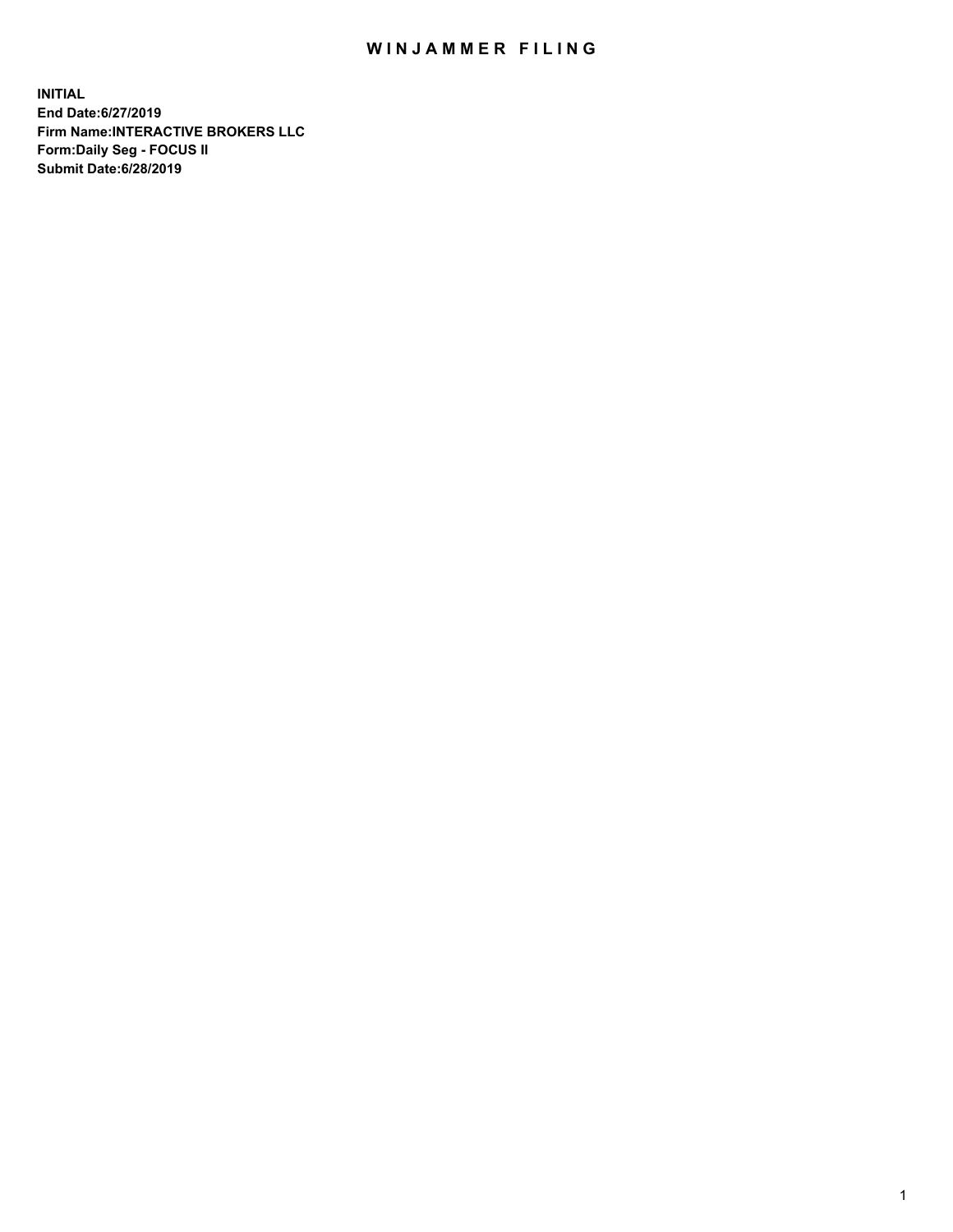**INITIAL End Date:6/27/2019 Firm Name:INTERACTIVE BROKERS LLC Form:Daily Seg - FOCUS II Submit Date:6/28/2019 Daily Segregation - Cover Page**

| Name of Company                                                                                                                                                                                                                                                                                                                | <b>INTERACTIVE BROKERS LLC</b>                                                   |
|--------------------------------------------------------------------------------------------------------------------------------------------------------------------------------------------------------------------------------------------------------------------------------------------------------------------------------|----------------------------------------------------------------------------------|
| <b>Contact Name</b>                                                                                                                                                                                                                                                                                                            | James Menicucci                                                                  |
| <b>Contact Phone Number</b>                                                                                                                                                                                                                                                                                                    | 203-618-8085                                                                     |
| <b>Contact Email Address</b>                                                                                                                                                                                                                                                                                                   | jmenicucci@interactivebrokers.c<br>om                                            |
| FCM's Customer Segregated Funds Residual Interest Target (choose one):<br>a. Minimum dollar amount: ; or<br>b. Minimum percentage of customer segregated funds required:% ; or<br>c. Dollar amount range between: and; or<br>d. Percentage range of customer segregated funds required between:% and%.                         | <u>0</u><br>$\overline{\mathbf{0}}$<br>155,000,000 245,000,000<br>0 <sub>0</sub> |
| FCM's Customer Secured Amount Funds Residual Interest Target (choose one):<br>a. Minimum dollar amount: ; or<br>b. Minimum percentage of customer secured funds required:% ; or<br>c. Dollar amount range between: and; or<br>d. Percentage range of customer secured funds required between:% and%.                           | <u>0</u><br>$\overline{\mathbf{0}}$<br>80,000,000 120,000,000<br>0 <sub>0</sub>  |
| FCM's Cleared Swaps Customer Collateral Residual Interest Target (choose one):<br>a. Minimum dollar amount: ; or<br>b. Minimum percentage of cleared swaps customer collateral required:% ; or<br>c. Dollar amount range between: and; or<br>d. Percentage range of cleared swaps customer collateral required between:% and%. | <u>0</u><br>$\underline{\mathbf{0}}$<br>0 <sub>0</sub><br>0 <sub>0</sub>         |

Attach supporting documents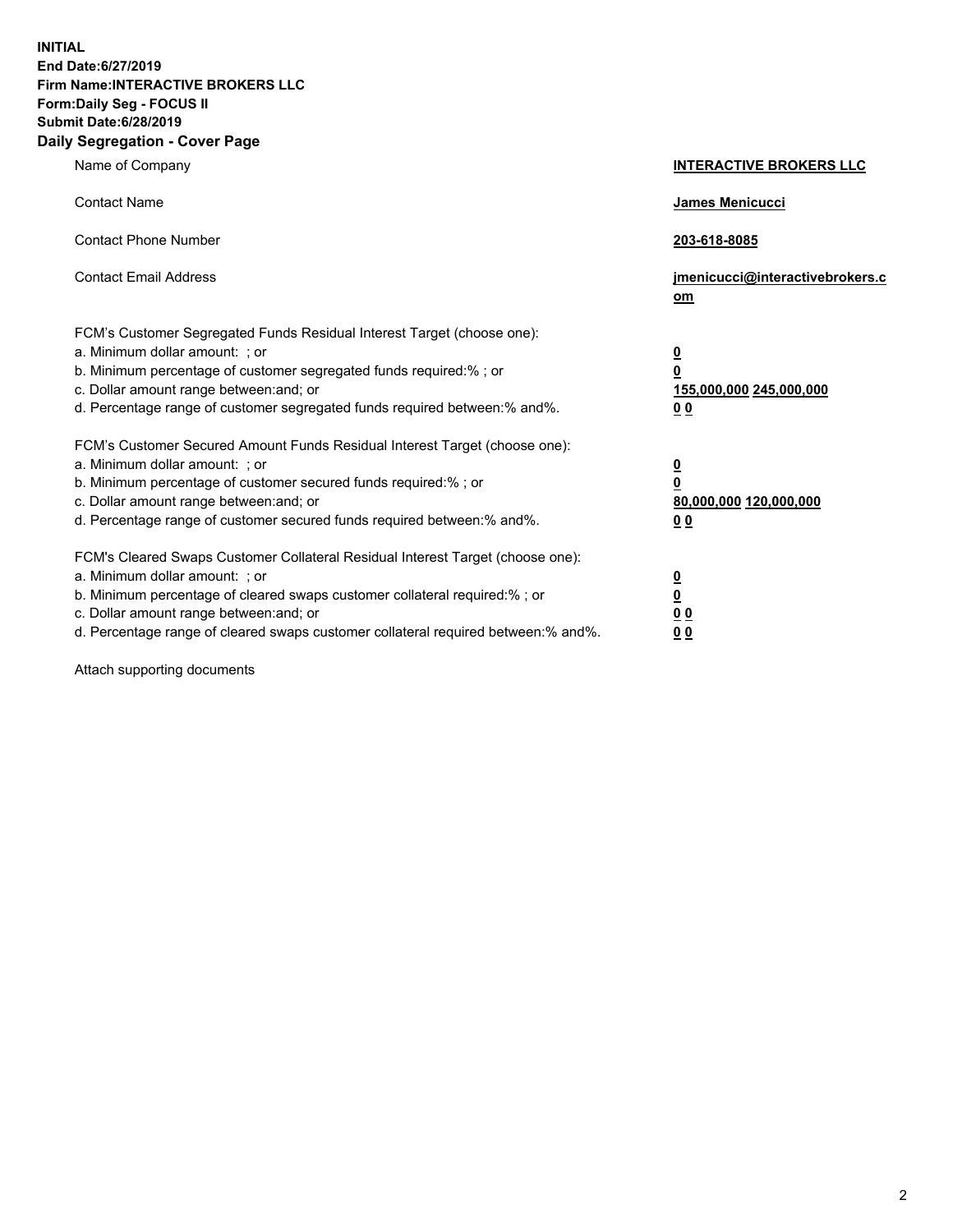## **INITIAL End Date:6/27/2019 Firm Name:INTERACTIVE BROKERS LLC Form:Daily Seg - FOCUS II Submit Date:6/28/2019 Daily Segregation - Secured Amounts**

|                | Daily Ocglegation - Occuled Aniounts                                                              |                                               |
|----------------|---------------------------------------------------------------------------------------------------|-----------------------------------------------|
|                | Foreign Futures and Foreign Options Secured Amounts                                               |                                               |
|                | Amount required to be set aside pursuant to law, rule or regulation of a foreign                  | $0$ [7305]                                    |
|                | government or a rule of a self-regulatory organization authorized thereunder                      |                                               |
| $\mathbf{1}$ . | Net ledger balance - Foreign Futures and Foreign Option Trading - All Customers                   |                                               |
|                | A. Cash                                                                                           | 475,395,903 [7315]                            |
|                | B. Securities (at market)                                                                         | $0$ [7317]                                    |
| 2.             | Net unrealized profit (loss) in open futures contracts traded on a foreign board of trade         | 7,293,142 [7325]                              |
| 3.             | Exchange traded options                                                                           |                                               |
|                | a. Market value of open option contracts purchased on a foreign board of trade                    | 72,064 [7335]                                 |
|                | b. Market value of open contracts granted (sold) on a foreign board of trade                      | -29,016 [7337]                                |
| 4.             | Net equity (deficit) (add lines 1. 2. and 3.)                                                     | 482,732,093 [7345]                            |
| 5.             | Account liquidating to a deficit and account with a debit balances - gross amount                 | 9,570 [7351]                                  |
|                | Less: amount offset by customer owned securities                                                  | 0 [7352] <b>9,570</b> [7354]                  |
| 6.             | Amount required to be set aside as the secured amount - Net Liquidating Equity                    | 482,741,663 [7355]                            |
|                | Method (add lines 4 and 5)                                                                        |                                               |
| 7.             | Greater of amount required to be set aside pursuant to foreign jurisdiction (above) or line<br>6. | 482,741,663 [7360]                            |
|                | FUNDS DEPOSITED IN SEPARATE REGULATION 30.7 ACCOUNTS                                              |                                               |
| $\mathbf{1}$ . | Cash in banks                                                                                     |                                               |
|                | A. Banks located in the United States                                                             | 111,376,409 [7500]                            |
|                | B. Other banks qualified under Regulation 30.7                                                    | 0 [7520] 111,376,409 [7530]                   |
| 2.             | Securities                                                                                        |                                               |
|                | A. In safekeeping with banks located in the United States                                         | 413,695,432 [7540]                            |
|                | B. In safekeeping with other banks qualified under Regulation 30.7                                | 0 [7560] 413,695,432 [7570]                   |
| 3.             | Equities with registered futures commission merchants                                             |                                               |
|                | A. Cash                                                                                           | $0$ [7580]                                    |
|                | <b>B.</b> Securities                                                                              | $0$ [7590]                                    |
|                | C. Unrealized gain (loss) on open futures contracts                                               | $0$ [7600]                                    |
|                | D. Value of long option contracts                                                                 | $0$ [7610]                                    |
|                | E. Value of short option contracts                                                                | 0 [7615] 0 [7620]                             |
| 4.             | Amounts held by clearing organizations of foreign boards of trade                                 |                                               |
|                | A. Cash                                                                                           | $0$ [7640]                                    |
|                | <b>B.</b> Securities                                                                              | $0$ [7650]                                    |
|                | C. Amount due to (from) clearing organization - daily variation                                   | $0$ [7660]                                    |
|                | D. Value of long option contracts                                                                 | $0$ [7670]                                    |
|                | E. Value of short option contracts                                                                | 0 [7675] 0 [7680]                             |
| 5.             | Amounts held by members of foreign boards of trade                                                |                                               |
|                | A. Cash                                                                                           | 70,820,545 [7700]                             |
|                | <b>B.</b> Securities                                                                              | $0$ [7710]                                    |
|                | C. Unrealized gain (loss) on open futures contracts                                               | 6,704,553 [7720]                              |
|                | D. Value of long option contracts                                                                 | 72,064 [7730]                                 |
|                | E. Value of short option contracts                                                                | <mark>-29,016</mark> [7735] 77,568,146 [7740] |
| 6.             | Amounts with other depositories designated by a foreign board of trade                            | 0 [7760]                                      |
| 7.             | Segregated funds on hand                                                                          | $0$ [7765]                                    |
| 8.             | Total funds in separate section 30.7 accounts                                                     | 602,639,987 [7770]                            |
| 9.             | Excess (deficiency) Set Aside for Secured Amount (subtract line 7 Secured Statement               | 119,898,324 [7380]                            |
|                | Page 1 from Line 8)                                                                               |                                               |
| 10.            | Management Target Amount for Excess funds in separate section 30.7 accounts                       | 80,000,000 [7780]                             |
| 11.            | Excess (deficiency) funds in separate 30.7 accounts over (under) Management Target                | 39,898,324 [7785]                             |
|                |                                                                                                   |                                               |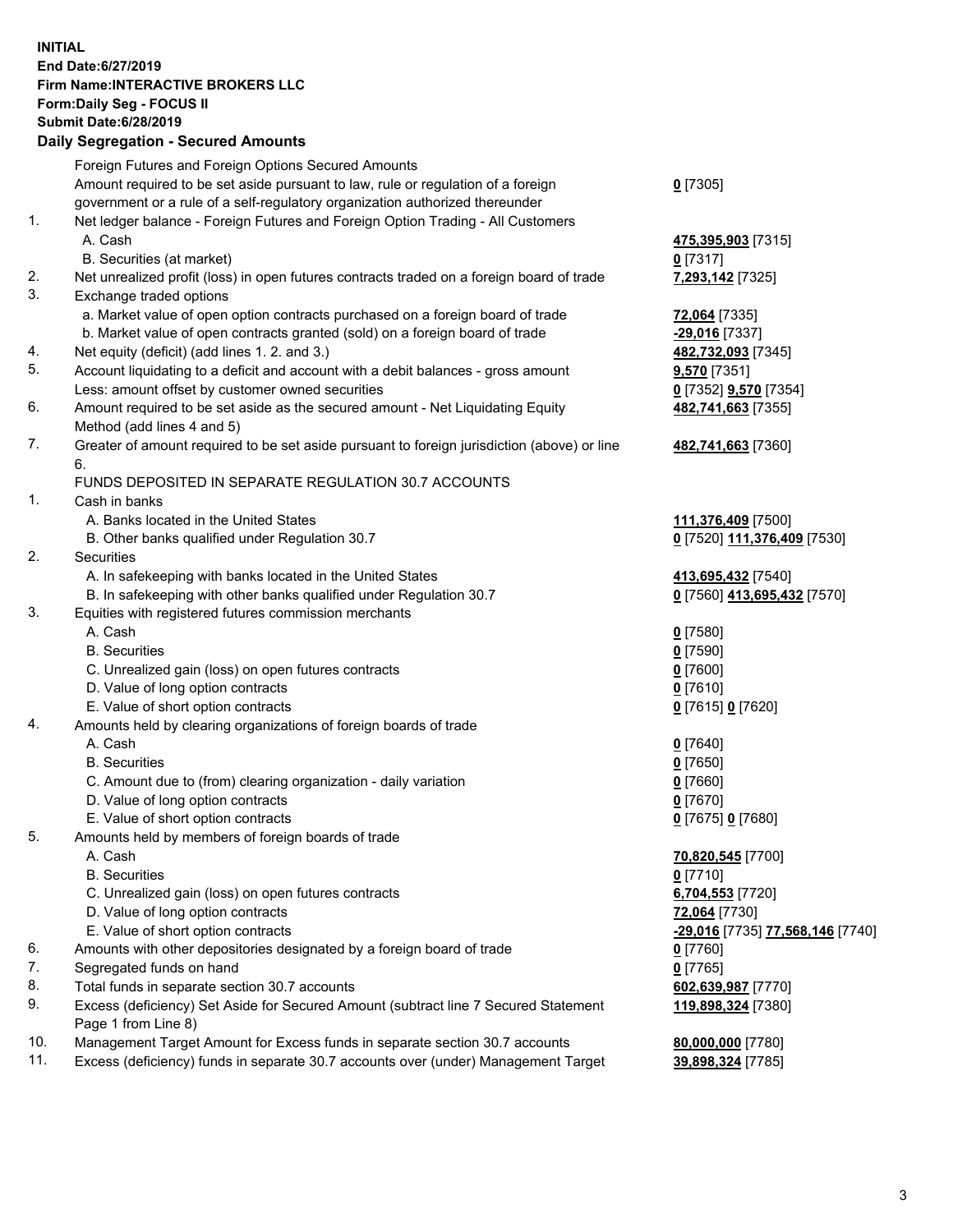**INITIAL End Date:6/27/2019 Firm Name:INTERACTIVE BROKERS LLC Form:Daily Seg - FOCUS II Submit Date:6/28/2019 Daily Segregation - Segregation Statement** SEGREGATION REQUIREMENTS(Section 4d(2) of the CEAct) 1. Net ledger balance A. Cash **3,958,048,811** [7010] B. Securities (at market) **0** [7020] 2. Net unrealized profit (loss) in open futures contracts traded on a contract market **17,124,042** [7030] 3. Exchange traded options A. Add market value of open option contracts purchased on a contract market **194,027,541** [7032] B. Deduct market value of open option contracts granted (sold) on a contract market **-236,273,744** [7033] 4. Net equity (deficit) (add lines 1, 2 and 3) **3,932,926,650** [7040] 5. Accounts liquidating to a deficit and accounts with debit balances - gross amount **1,209,035** [7045] Less: amount offset by customer securities **0** [7047] **1,209,035** [7050] 6. Amount required to be segregated (add lines 4 and 5) **3,934,135,685** [7060] FUNDS IN SEGREGATED ACCOUNTS 7. Deposited in segregated funds bank accounts A. Cash **861,521,042** [7070] B. Securities representing investments of customers' funds (at market) **2,060,946,670** [7080] C. Securities held for particular customers or option customers in lieu of cash (at market) **0** [7090] 8. Margins on deposit with derivatives clearing organizations of contract markets A. Cash **5,867,813** [7100] B. Securities representing investments of customers' funds (at market) **1,278,294,760** [7110] C. Securities held for particular customers or option customers in lieu of cash (at market) **0** [7120] 9. Net settlement from (to) derivatives clearing organizations of contract markets **-5,744,032** [7130] 10. Exchange traded options A. Value of open long option contracts **195,147,944** [7132] B. Value of open short option contracts **-237,650,064** [7133] 11. Net equities with other FCMs A. Net liquidating equity **0** [7140] B. Securities representing investments of customers' funds (at market) **0** [7160] C. Securities held for particular customers or option customers in lieu of cash (at market) **0** [7170] 12. Segregated funds on hand **0** [7150] 13. Total amount in segregation (add lines 7 through 12) **4,158,384,133** [7180] 14. Excess (deficiency) funds in segregation (subtract line 6 from line 13) **224,248,448** [7190] 15. Management Target Amount for Excess funds in segregation **155,000,000** [7194]

16. Excess (deficiency) funds in segregation over (under) Management Target Amount Excess

**69,248,448** [7198]